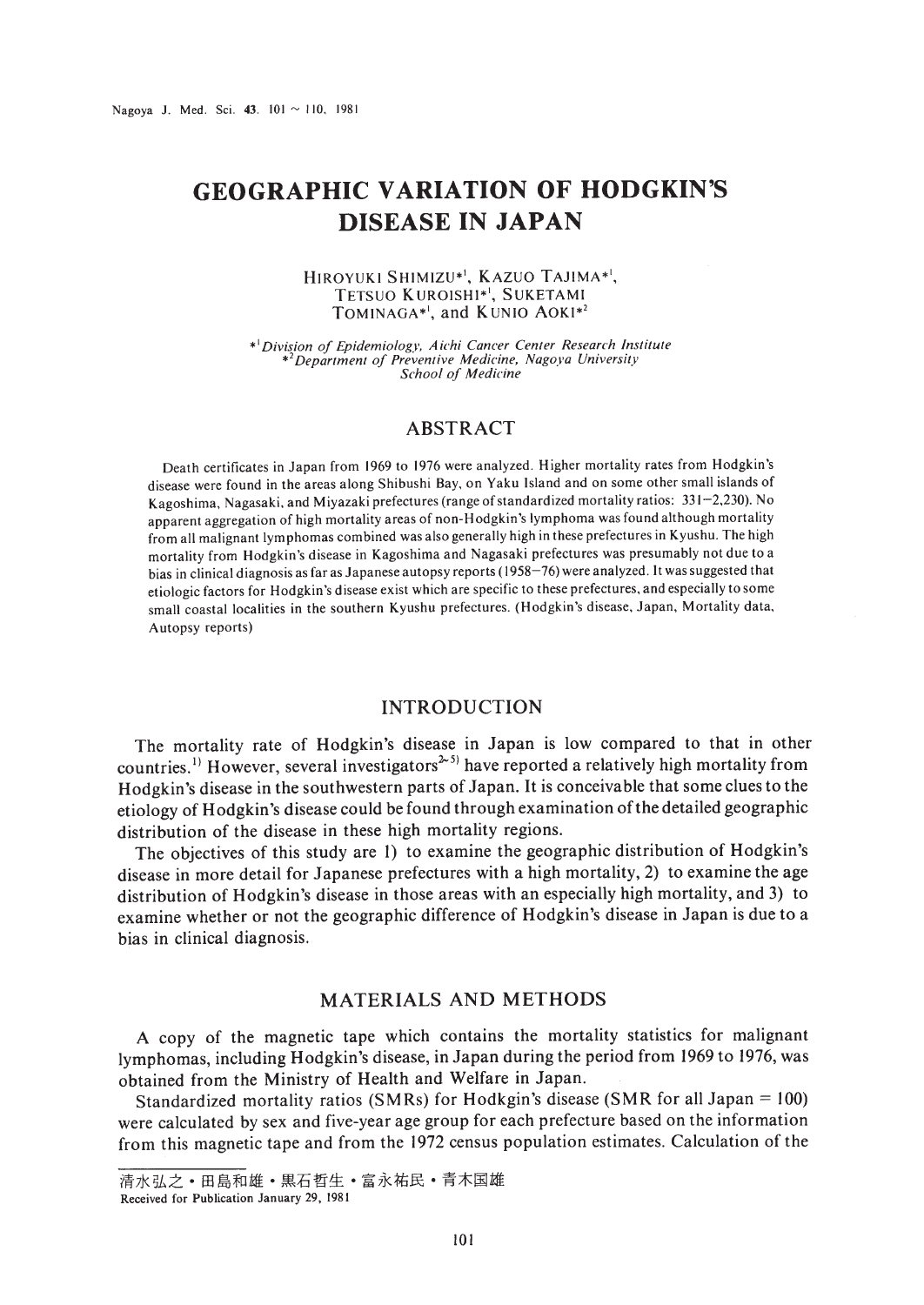#### 102 H. SHIMIZU *et al.*

SMR for Okinawa prefecture was omitted because mortality data were not available before 1973.

The SMRs for Hodgkin's disease were also computed for each city, town and village in three prefectures with very high SMRs from 1969-1976 by averaging the population estimates, within five-year age groups, between 1970 and 1975. The geographic aggregation of Hodgkin's disease was tested statistically by a method whose validity is proved by the Monte Carlo approach.<sup>6)</sup>

The age-specific mortality rates of Hodgkin's disease from 1969-1976 were then calculated by sex and ten-year age group for the Japanese prefectures which showed the highest and lowest SMRs. These age-specific mortality rates were compared to those for all Japan and those for the combined high mortality localities within the high risk prefectures.

In order to examine whether the observed geographic difference in mortality from Hodgkin's disease could be attributable to the variations in methods of clinical diagnosis from one area to another, concordance between clinical and autopsy diagnosis was studied for all autopsied cases of Hodgkin's and non-Hodgkin's lymphomas in both high and low mortality areas. All autopsy cases analyzed here were extracted from *the Annual of the Pathological Autopsy Cases in Japan (vol.* 1, 1958 - *Vol.* 19, 1976).7)

#### RESULTS

#### *Geographic distribution of Hodgkin s disease within <sup>a</sup> high mortality prefecture*

Fig. I shows that in both males and females the SMR for Hodgkin's disease from 1969-1976 was generally high in Kyushu, a major island located in the southwestern part of Japan. The highest SMRs for Hodgkin's disease in Japanese prefectures from 1961-1976 were observed for Kagoshima (239) and Nagasaki (162) prefectures. The SM Rs for each city, town and village in Kagoshima and Nagasaki prefectures from 1969-1976 are illustrated in Figs. 2 and 3.

Kagoshima prefecture comprised 14 cities and 82 towns or villages as of 1976. Of these 96 areas, 2 cities and 13 towns or villages showed SM Rs (range: 487-2,230) which were at least twice that of the prefecture as a whole. These 15 areas made 9 adjacent pairs and the geographic cluster was statistically significant ( $p < 0.05$ ). Seven of these 15 areas were located at the base of the Osumi Peninsula. Four of these, which form a cluster along Shibushi Bay, showed particularly high SMRs; being 2,230 (II cases), 2,190 (5 cases), 1,050 (7 cases), and 940 (7 cases). Yaku Island, off the tip of the peninsula, contained two other high mortality areas with SMRs of 1,240 and 1,860.

Nagasaki prefecture comprised 8 cities and 71 towns or villages as of 1976. Of these, four areas showed the SMR (range:  $331-1,658$ ) which was at least twice that of the prefecture as a whole. As shown in Fig. 3, one of the four areas was located on a small island at the northern tip of the prefecture (SMR = 1,620) and the other two were located on the Goto Islands (SMR  $= 1,658$  and 635 respectively).

The SMRs for Hodgkin's disease were also examined by city and town for Miyazaki prefecture, since it is geographically adjacent to the areas along Shibushi Bay in Kagoshima prefecture, and since it showed the fourth highest SMR (141) from 1969-1976. In Miyazaki prefecture, four out of 44 areas showed the SMR (range: 306-754) which was at least twice that of the prefecture as a whole. Kushima city, being directly adjacent to the cluster in Kagoshima prefecture, was one of these four high mortality areas  $(SMR = 596)$  (Fig. 2).

For comparison with Hodgkin's diseae, Fig. 4 shows the SMRs for all malignant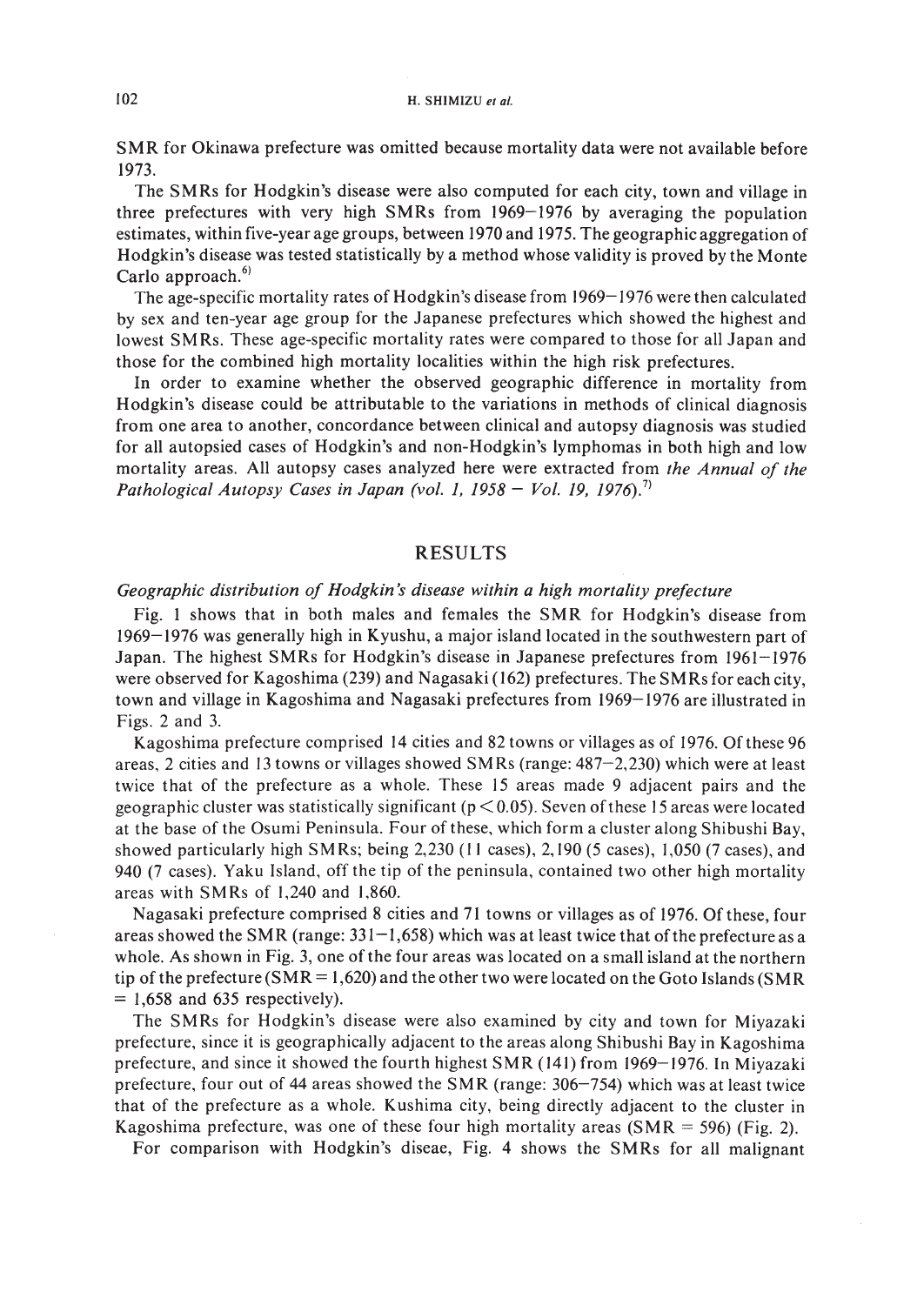

Fig. I Geographical comparisons of mortality from Hodgkin's diseaset by sex and prefecture in Japan (1969-1976). t ICD 201 (8th Rev.)

lymphomas combined from 1969-1976 for each city, town and village in Kagoshima prefecture, which had the second highest SM R (204) for all malignant lymphomas during this period. The five localities with high SM Rs using the same criteria which we used for the comparison of SMRs of Hodgkin's disease, did not appear aggregated as did the localities with high SMRs of Hodgkin's disease. Similarly, no aggregation of the high mortality areas for all malignant lymphomas was found in Nagasaki prefecture. The ratio of mortality from Hodgkin's disease to that from all malignant lymphomas was about 1:7 in Japan during the study period.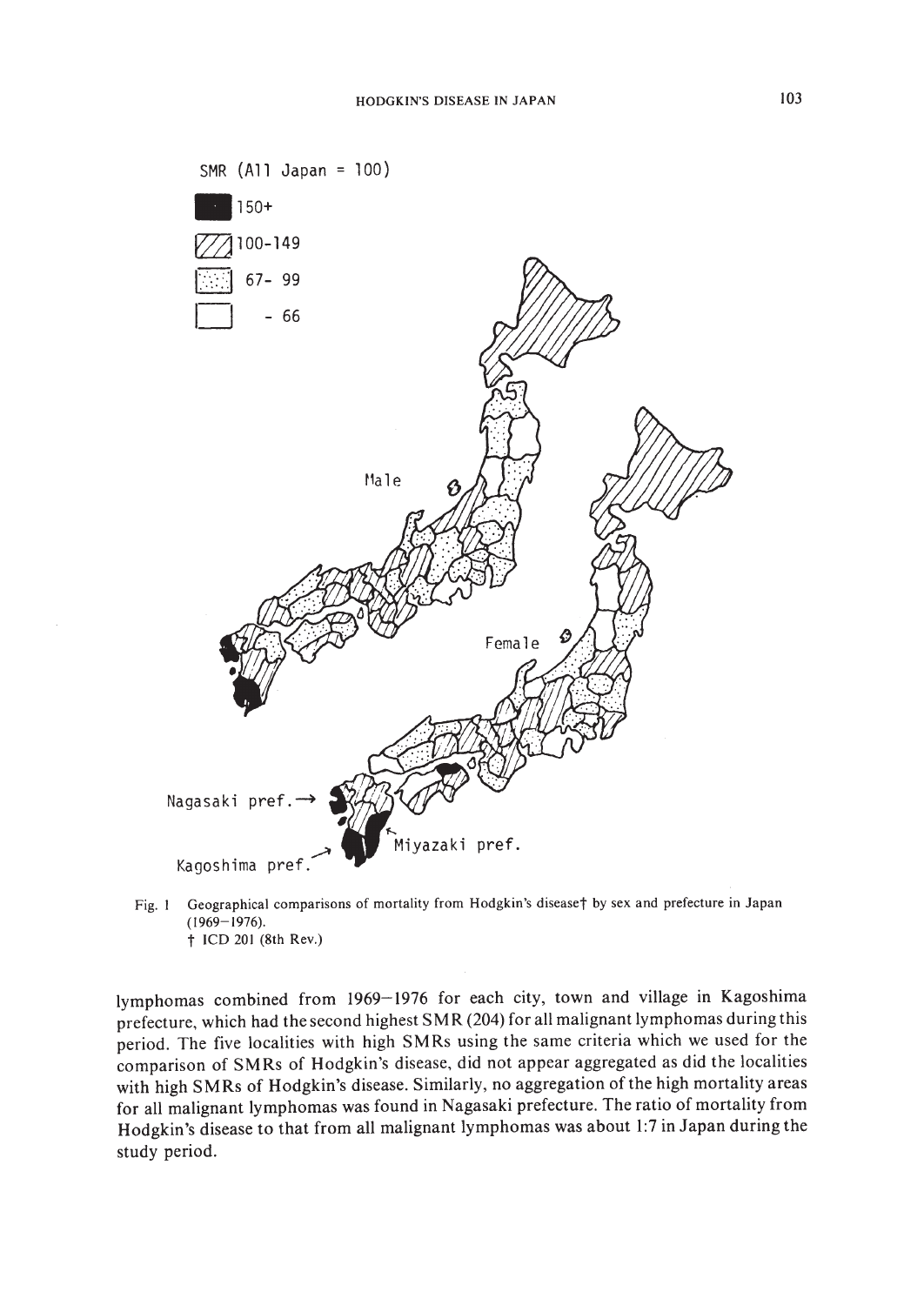

Fig. 2 Geographical comparisons of mortality from Hodgkin's disease† by city and town in Kagoshima prefecture (1969-1976). † ICD 201 (8th Rev.)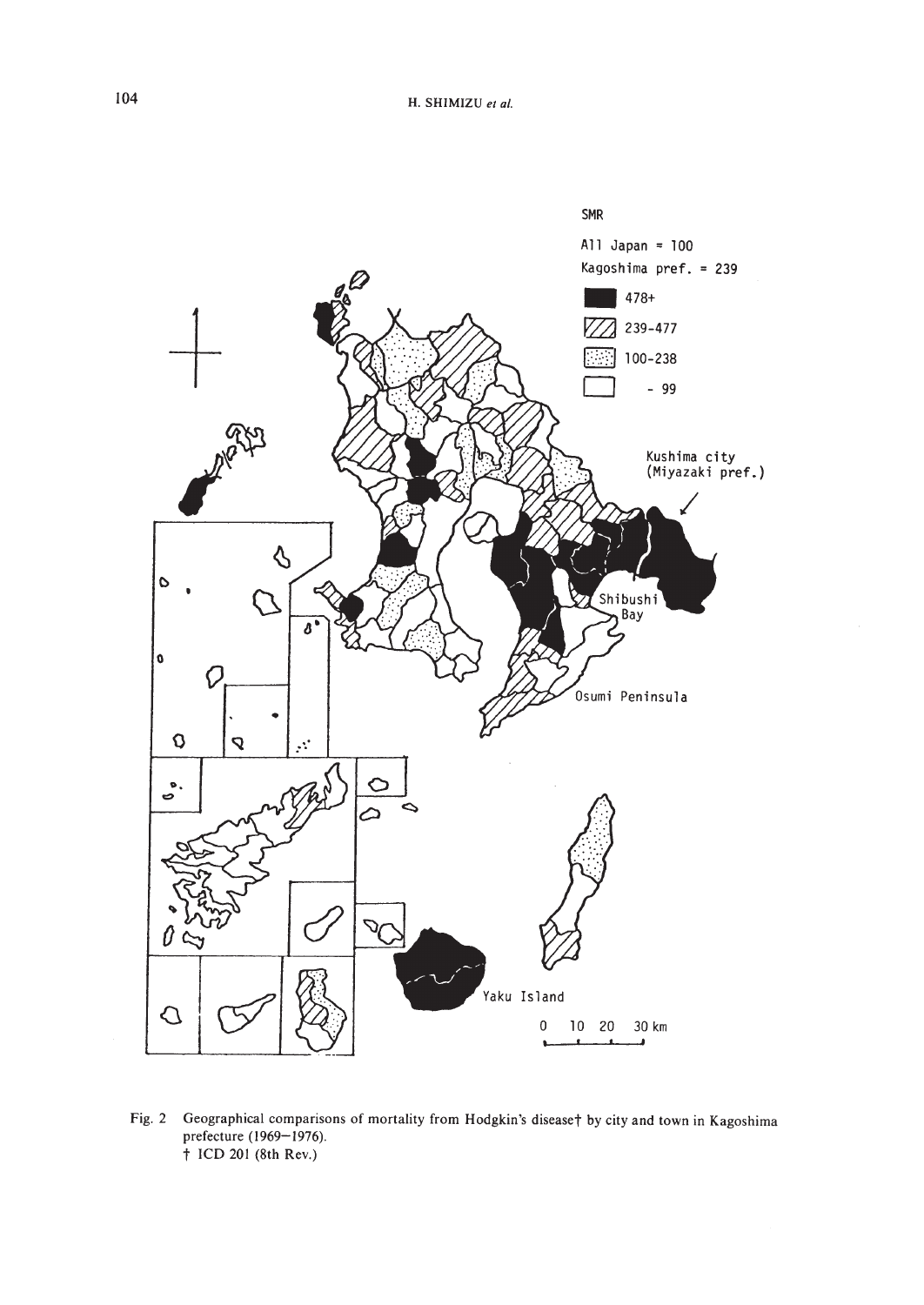

Fig. 3 Geographical comparisons of mortality from Hodgkin's disease† by city and town in Nagasaki prefecture (1969-1976).  $\dagger$  ICD 201 (8th Rev.)

#### *Age-specific mortality rates of Hodgkin s disease in Japan*

Fig. 5 shows the age-specific mortality rates for Hodgkin's disease from 1969-1976 for all Japan, for the high mortality areas (Kagoshima and Nagasaki prefectures, 230 cases), for low mortality areas (Shizuoka and Yamagata prefectures, 64 cases), and for the sum of the 21 areas (83 cases) having SM Rs of 500 or over in Kagoshima and Nagasaki prefectures. Both men and women aged less than 40 years showed a very low mortality rate from Hodgkin's disease except those in the high mortality localities in Kagoshima and Nagasaki prefectures. A small peak in males aged 20-29 was observed in these high mortality localities although the number of cases in this age group was quite small (3 cases). Age-specific rates for those aged 50 years or over in these high risk localities were also much higher in comparison to those for all Japan.

## *Validity of clinical diagnosis of the patients with Hodgkin:S disease*

For validity evaluation, Kagoshima and Nagasaki prefectures were studied as examples of high mortality areas, and four prefectures (Shizuoka, Yamagata, Akita, and Miyagi) were studied as examples of low mortality areas  $(SMR = 66.5-85.8$  in males and 44.9-70.9 in females). From 1958 to 1976, the number of Hodgkin's disease confirmed by autopsy was 94 in the high mortality prefectures and 46 in the low mortality prefectures (Table I). Of these cases confirmed by autopsy, 40 cases  $(42.6\%)$  and 35 cases  $(76.1\%)$  respectively had been diagnosed clinically as Hodgkin's disease in the high and low mortality prefectures. These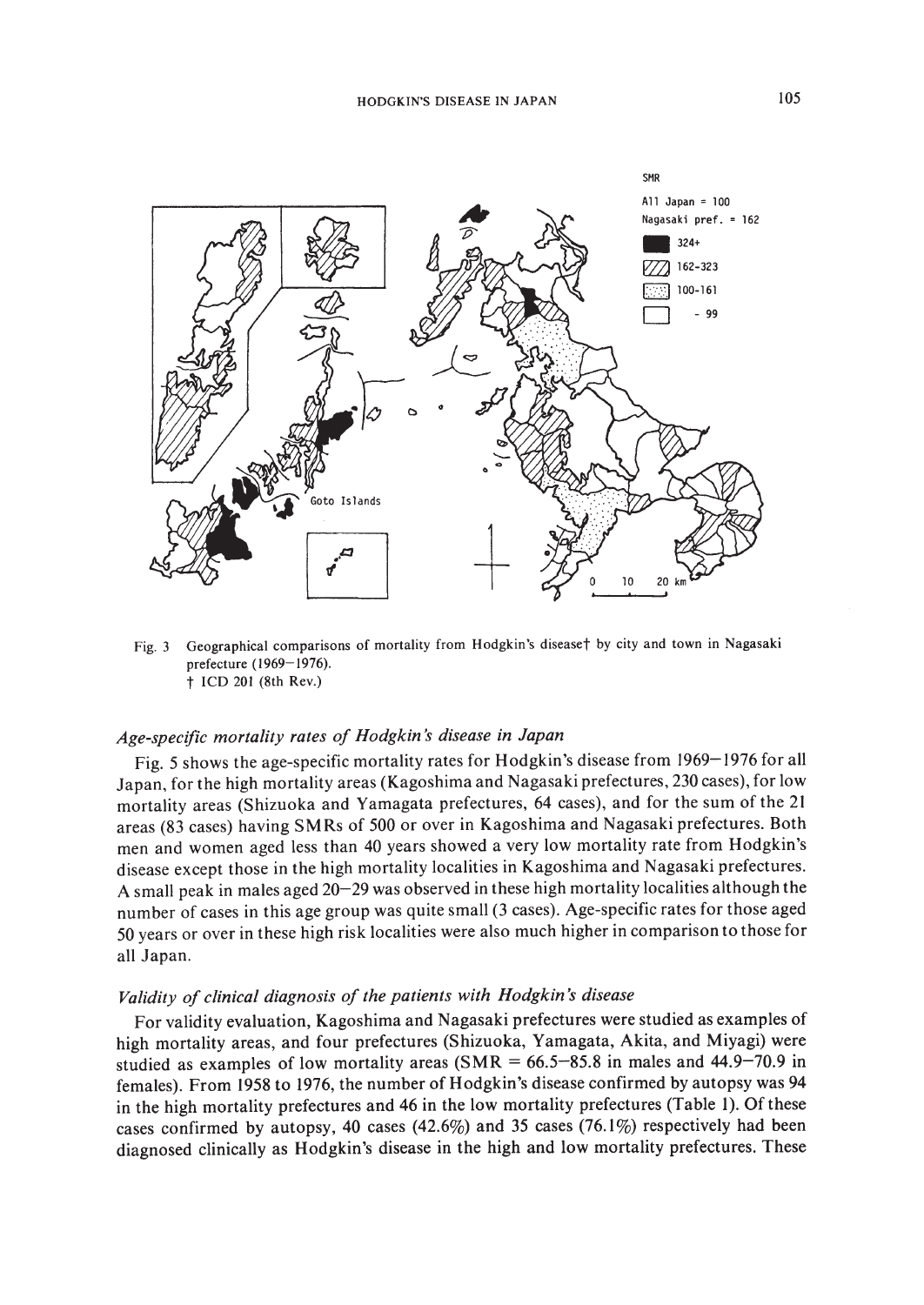

Geographical comparisons of mortality from all malignant lymphomas† by city and town in Fig. 4 Kagoshima prefecture (1969-1976). † ICD 200-202 (8th Rev.)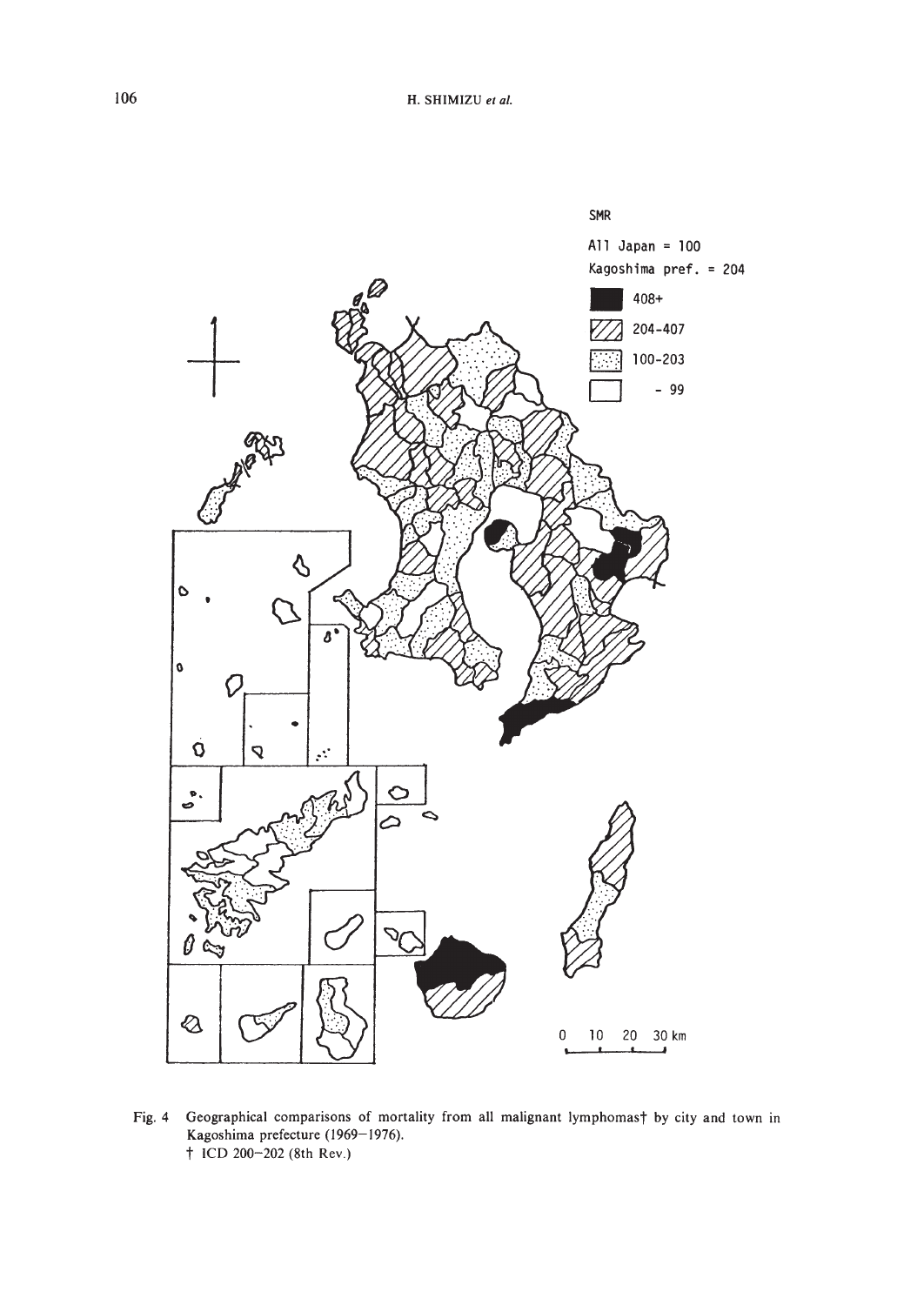

- Age-specific mortality rates of Hodgkni's disease† from 1969-1976 for all Japan, for selected Fig.  $5$ prefectures with high and low mortality and for localities with especially high mortality rates.<sup>†</sup>† † ICD 201 (8th Rev.)
	- †† Areas in Kagoshima and Nagasaki prefectures where the SMR was 500 or greater.

percentages are regarded as the sensitivity of the clinical diagnosis. The number of non-Hodgkin's lymphoma confirmed by autopsy in the same period was 547 in the high mortality prefectures and 318 in the low mortality prefectures. Of these, 532 cases (97.3%) and 305  $(95.9\%)$  respectivily had been so diagnosed clinically. These percentages are regarded as the specificity of the clinical diagnosis.

Provided that the sensitivity and specificity that prevail in the low mortality prefectures should also prevail in the high mortality prefectures, and provided that autopsy criteria for the diagnosis are the same between low and high mortality prefectures, then  $76.1\%$  of the 94 confirmed cases of Hodgkin's disease (72 cases) and  $(100 - 95.9)\%$  of the 547 confirmed cases of non-Hodgkin's lymphoma (22 cases) in the high mortality prefecure would have been clinically diagnosed as Hodgkin's disease. Instead of 55 clinically diagnosed cases in the group, these would then have been a total of 94. Thus not only does the difference in accuracy of clinical diagnosis fail to explain the difference between the high and low mortality areas, but adjustment for the difference in the sensitivity of clinical diagnosis almost doubles the observed difference.

#### **DISCUSSION**

The analysis of autopsy records in this study indicates that geographic difference in Hodgkin's disease in Japan was not due to a bias in clinical diagnosis, since most of autopsied cases may have been diagnosed and treated in major hospitals in each region and since it was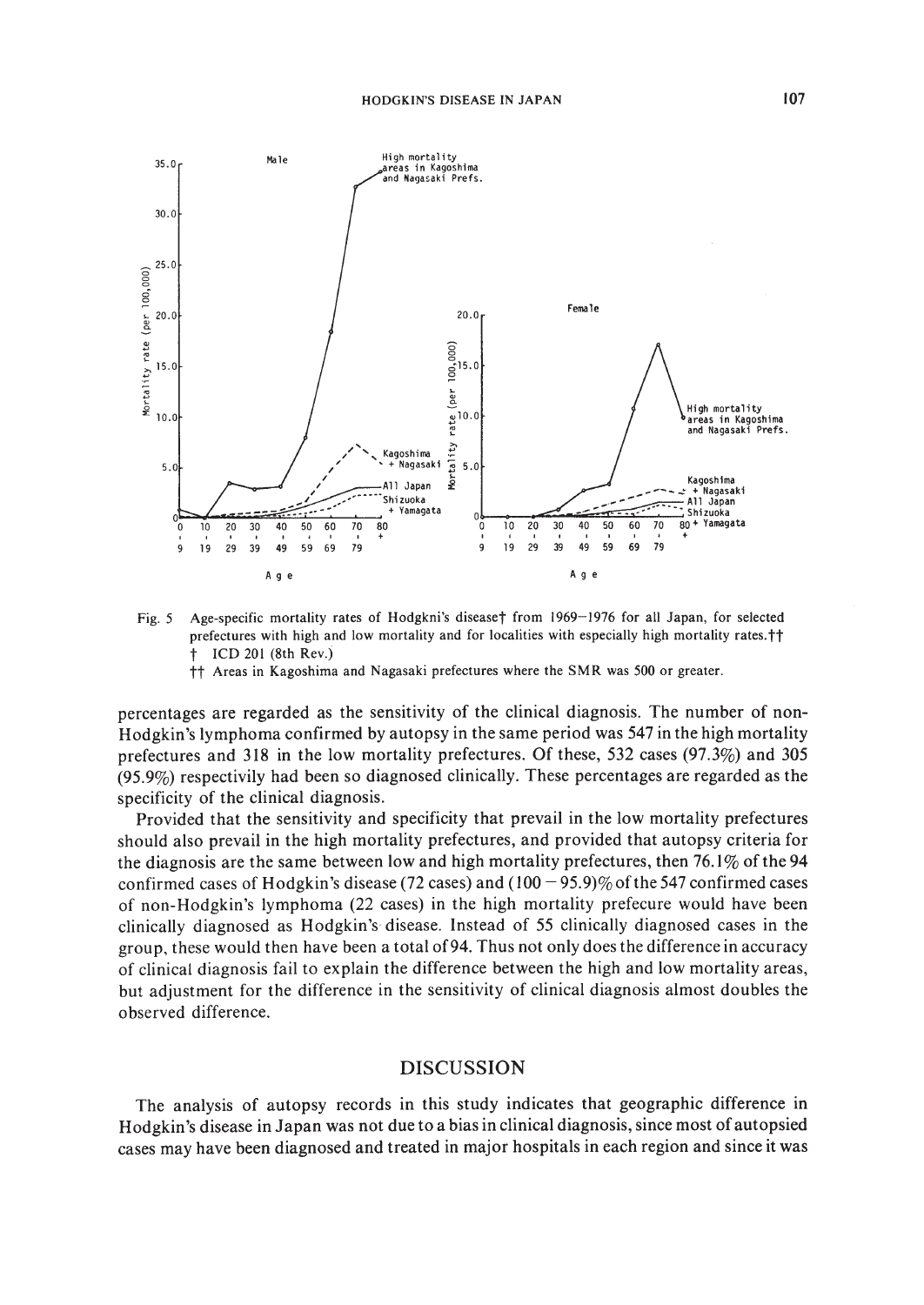#### 108 H. SHIMIZU *et al.*

#### Table I. Accuracy of the clinical diagnosis of lymphomat in areas of high and low mortality.

| Clinical diagnosis     | Autopsy diagnosis    |                           |       |
|------------------------|----------------------|---------------------------|-------|
|                        | Hodgkni's<br>disease | Non-Hodgkin's<br>lymphoma | Total |
| Hodgkin's disease      | 40                   | 15                        | 55    |
| Non-Hodgkin's lymphoma | 54                   | 532                       | 586   |
| Total                  | 94                   | 547                       | 641   |
| Sensitivity            | 42.6%                |                           |       |
| Specificity            |                      | 97.3%                     |       |

High mortality prefectures (Kagoshima and Nagasaki)

Low mortality prefectures (Shizuoka, Yamagata, Akita, and Miyagi)

| Clinical diagnosis     | Autopsy diagnosis    |                           |       |
|------------------------|----------------------|---------------------------|-------|
|                        | Hodgkni's<br>disease | Non-Hodgkin's<br>lymphoma | Total |
| Hodgkin's disease      | 35                   | 13                        | 48    |
| Non-Hodgkin's lymphoma | 11                   | 305                       | 316   |
| Total                  | 46                   | 318                       | 364   |
| Sensitivity            | 76.1%                |                           |       |
| Specificity            |                      | 95.9%                     |       |

† from Annuals of the Pathological Autopsy Cases in Japan (Vol. 1-19)

likely that the clinical diagnosis was based on biopsy findings. The lower sensitivity of clinical diagnosis in Kagoshima and Nagasaki prefectures may suggest that histologic features ofthe specimens which were diagnosed as Hodgkin's disease in biopsy series were not typical of Hodgkin's disease. Some of these cases may be T-cell lymphoma whose clinico-pathological findings are similar to those of Hodgkin's disease<sup>8)</sup> and which are prevalent in rural areas or isolated islands in these prefectures.<sup>9)</sup> It appeared that physicians at major hospitals in Kagoshima and Nagasaki prefectures modestly diagnosed cases with malignant lymphoma as Hodgkin's disease by biospy. On the other hand, what we compared in the analysis of autopsy reports may be the comparison between biopsy diagnosis and autopsy diagnosis. Since some cases clinically diagnosed as Hodgkin's disease may not be confirmed by histological examination, then misclassification ofthe disease entity, from T-cell lymphoma to Hodgkin's disease, might happen in such rural and isolated areas.

We found that villages or towns with a high mortality from Hodgkin's disease were aggregated in the southern part of Kyushu, particularly in the areas along Shibushi Bay. This finding confirms the recent report of Tokunaga et al.<sup>10</sup> based on biopsy specimens, who reported the relatively high incidence rate of Hodgkin's disease and other malignant lymphomas in the southeastern part of Kagoshima prefecture. These findings may suggest a common etiologic agent for lymphoreticular malignancies in Kagoshima prefecture in addition to an agent specific to Hodgkin's disease in several local areas of this regions.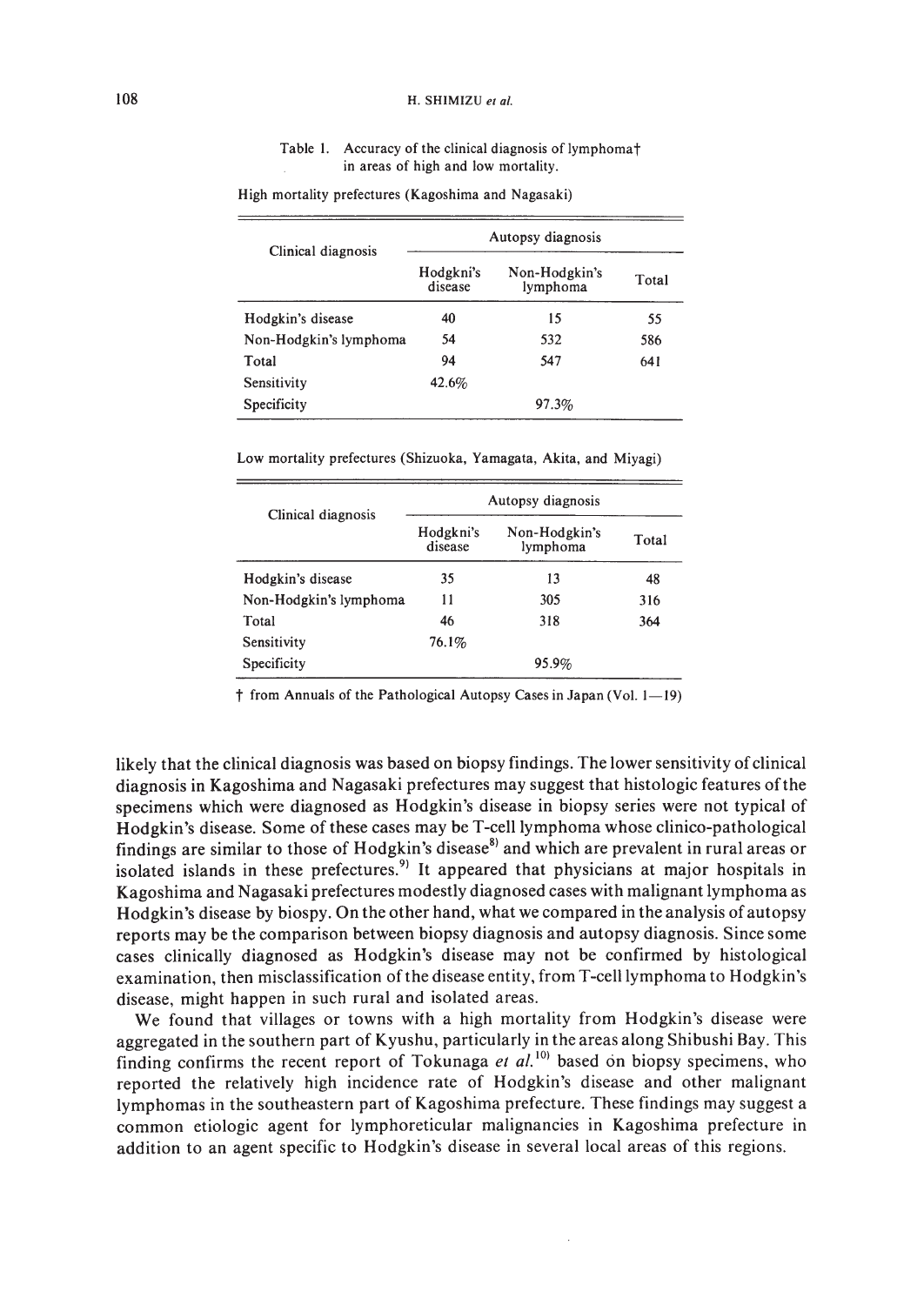One of such etiologic factors may be an environmental agent. Some factors related to agriculture and fishery may be supposed, since these are the major industries in these areas. Schwartz *et al.*<sup>11)</sup> observed a cluster of patients with Hodgkin's disease in a small rural town in the USA and postulated the existence of a chronic imuune stimulator such as phytohemagglutinin (PHA), a mitogen which selectively stimulated T-cells. PHA is present in navy beans which constituted a relatively large proportion ofthe storage capacity of a large grain elevator, the town's only industry.

An infectious agent such as an oncogenic virus may playa role in the etiology of this disease. The peak in the age-specific incidence curve for Hodgkin's disease has been observed for young adults in the United States and some European countries. This has been suspected to consist of those with infectious etiology.<sup>12)</sup> In our analysis, howevr, we could not find a clear mortality peak in young adults even in the very high mortality localities in Kagoshima and Nagasaki prefectures,

From historical, sociological and linguistic viewpoints, the ancestors ofthe residents in the southern Kyushu are considered genetically distinct from those in the northern parts of Japan. Their life styles are also different. Interestingly, a high incidence of Hodgkin's disease and other lymphomas has also been reported in Okinawa (Ryukyu Islands),<sup>13)</sup> located about 600 kilometers to the southwest. Aggregation of Hodgkin's disease in local areas ofsouthern Kyushu, particularly in the small isolated islands, might be partly attributed to a high frequency of consanguineous marriages. A cluster of Hodgkin's disease has been reported in a large inbred family in Newfoundland, Canada.<sup>14)</sup>

The relationship between immunodeficiency and Hodgkin's disease and other lymphomas is well known.<sup>15 ~17)</sup> Recently Dworsky *et al.*<sup>18)</sup> reported a decreased response to mitogen stimulation in healthy members of families with multiple cases oflymphoma when compared to healthy members of families with other forms of cancer. Studies on genetic factors focusing on the immue system of persons born in Kyushu and Okinawa might give a clue to the etiology of both Hodgkin's disease and non-Hodgkin's lymphoma.

In order to further confirm geographic variation of Hodgkin's disease in Japan the study of effects of a bias by variation of pathologic criteria will be also necessary.

#### ACKNOWLEDGEMENT

We are grateful to Dr. R. K. Ross, Dr. T. M. Mack, and Dr. B. E. Henderson for helpful advice. We also thank Ms. N. Nakagawa, Ms. S. Fujita, and Ms. K. Asai for technical assistance.

#### REFERENCES

- I) Segi, M.: Age-adjusted death rates for cancer for selected sites (A-classification) in 52 countries in 1973. Segi Institute of Cancer Epidemiology, Nagoya, 1978.
- 2) Nishiyama, H. and Inoue, T.: Some epidemiological features of Hodgkin's disease in Japan. *Gan* 61,197-205, 1970.
- 3) Akazaki, K. and Wakasa, H.: Frequency of Iymphoreticular tumors and leukemias in Japan. *J. NaIl. Cancer Inst.* 52, 339-343, 1974.
- 4) Mikata, A. and Kageyama, K.: Hodgkin's disease from a viewpoint of pathology An#approach to the etiologyand nature of the disease - *Japanese Journal Clinical Medicine (Nihon Rinsho)* 32, 1126-1133, 1974. (in Japanese)